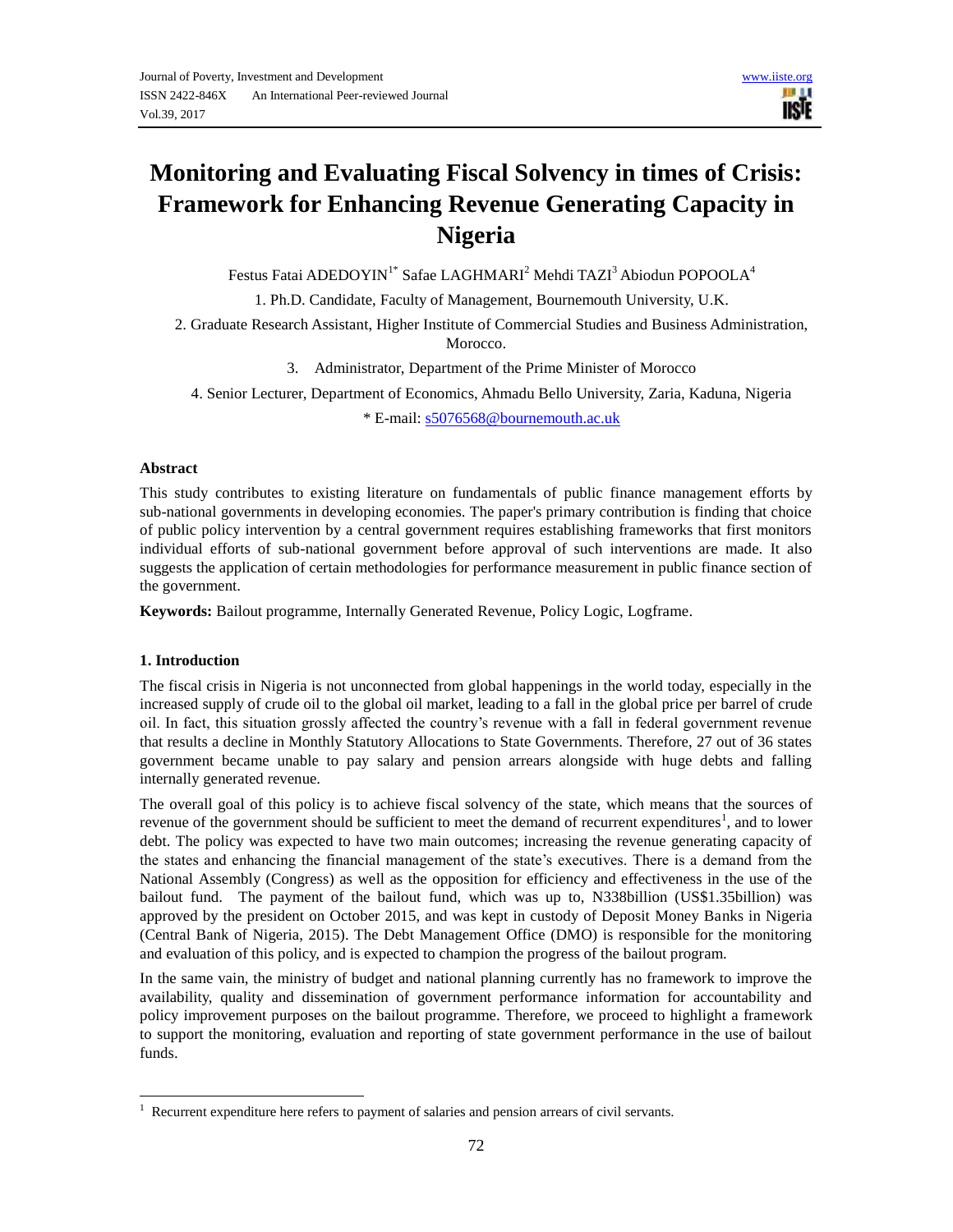This paper introduces a scientific and logical monitoring and evaluation (M&E) framework for the recent fiscal stimulus package a.k.a. bailout programme, embarked upon by the Federal Government of Nigeria (FGN). It builds on the strength of World Bank's ten steps for monitoring and evaluating public policy (Jody Z.K. and Ray C.R.2004), and modifies these recommendations to establish a framework for central government interventions in times of fiscal crisis.

On one hand, the benefits embedded in monitoring is to; provide a continuous assessment of the fiscal solvency of the states; provide the federal government, tax payers, state governor executives, international community, and other stakeholders with timely detailed information on the progress or delay of the use of incentives, enforcements, and media campaign to increase revenue generating capacity of the states; give an oversight of each activity's implementation stage; determine if the increase in the IGR amount of states has been reached so that action can be taken to correct the deficiencies as quickly as possible; and to track the means and strategies (inputs, activities, and outputs in a work plan) used to achieve given outcome.

Similarly, the purpose of evaluation is to; find out whether key activities set out to boost the internally generated revenue of the states has achieved their desired results, to what extent, and what the most highlighted success factors are, what the challenges and barriers were in terms of policy implications – at the state and national level; provide recommendations and lessons to the project managers and implementation teams that have worked on the projects and for the ones that will implement and work on similar projects; and serve as a means to report to the federal government about the policy.

# **2. Policy Logic**

The policy logic is a model that captures the theoretical framework of a monitoring and evaluation study. It is a tool that aids efficiency, effectiveness, accountability, and transparency. The policy logic is designed based on efforts of the government in achieving adequate service provisions. It is derived from established inputs & outputs, which tell little about the effectiveness (outcomes and impacts) of a policy or intervention. Thus, in order to ensure the development of sufficient understanding of what policy works, what does not, and why, the policy logic is utilized.

As figure 1 shows, policy logic captures the flow of interactions amongst alternative policy options and follows a process, which collects data on how well the selected project option behaves. In achieving fiscal solvency of states, activities that'd boost income for the government could be followed and/or a tightening of spending i.e. ensuring stricter form of fiscal management could be adopted.

The efforts put together in subsequent section of this paper is in support of a policy option that'd enhance revenue-generating capacity for sub-national levels of government, applicable especially in developing countries with proven leaks in central fiscal purse.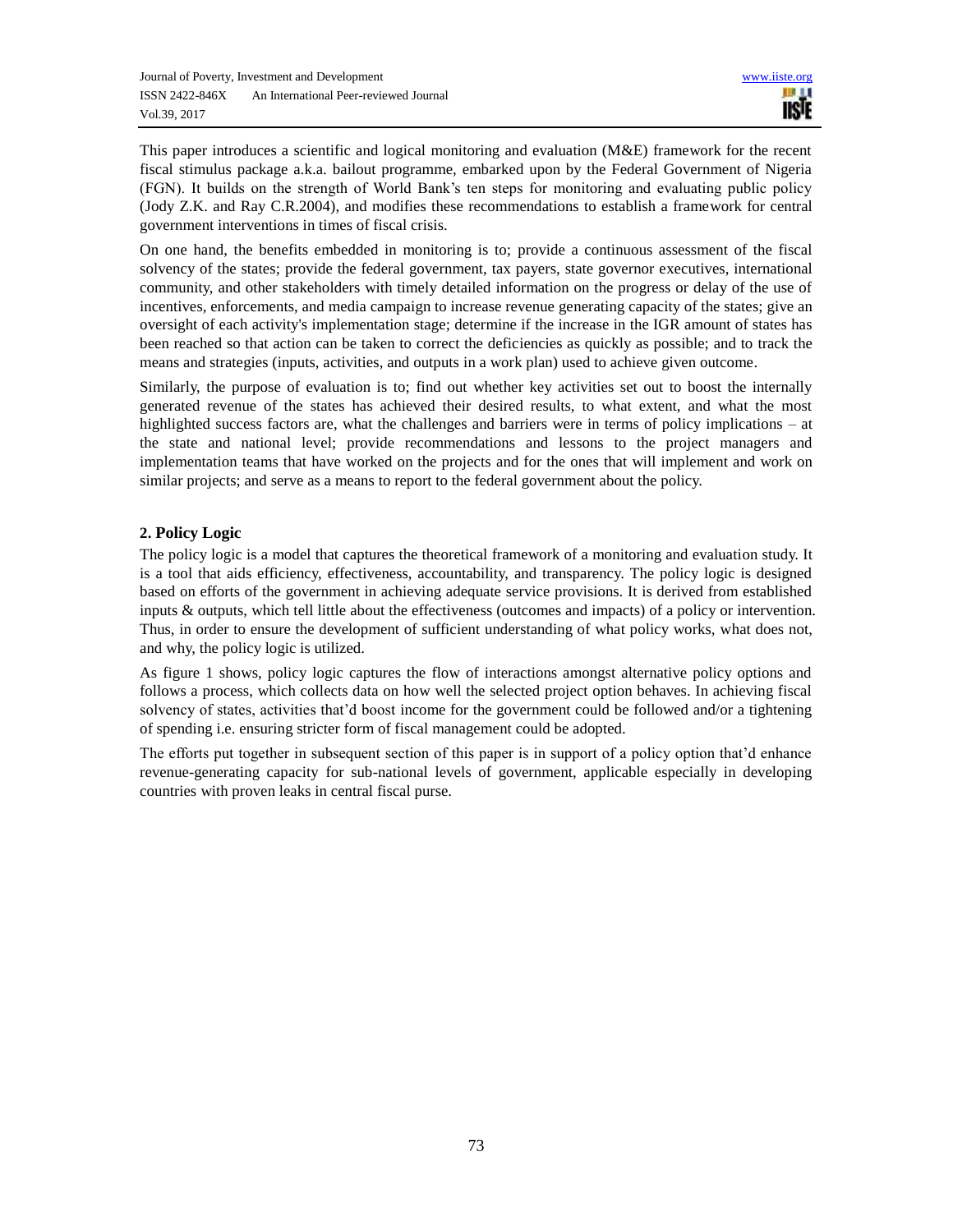

*Source: Author's compilation*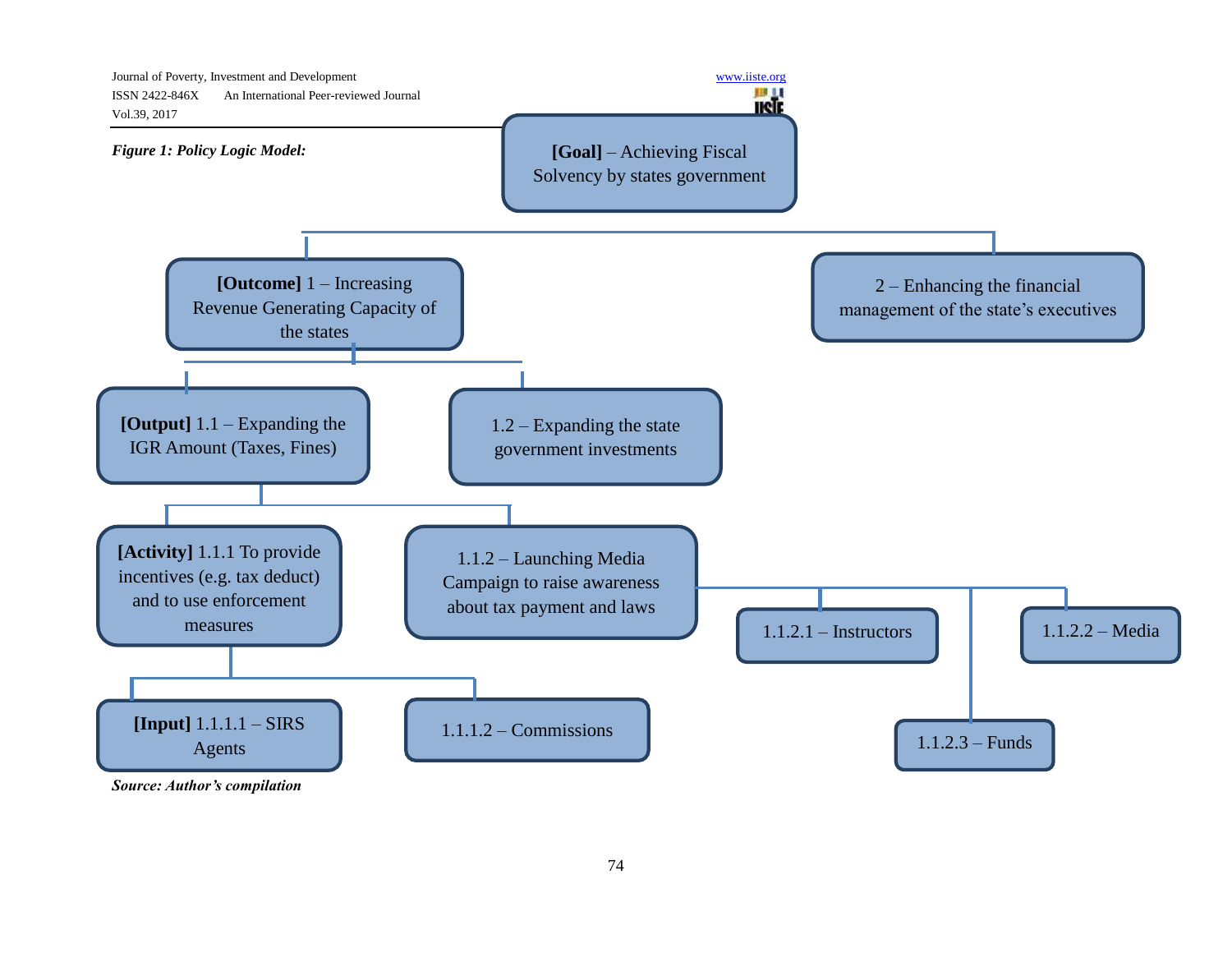

# **3. Monitoring Plan**

In order to have a monitoring plan, it is important to highlight; the policy problem; the objective of the plan; a logframe that is captured in the policy logic; as well as a proposal for expected results from the monitoring processes. The statement of research problem for this paper is presented in this section. It is captured by figure 2, which shows the origin of the policy problem, and a flow of its enlarged effects on the Nigeria economy during the oil crisis in 2014.

# **Figure 2: Problem Tree to develop a Hierarchy of Objectives for monitoring the policy [Source: Author's compilation]**

Below is the problem tree that describes the sources of the core problem leading to the bailout policy its causes and effects.

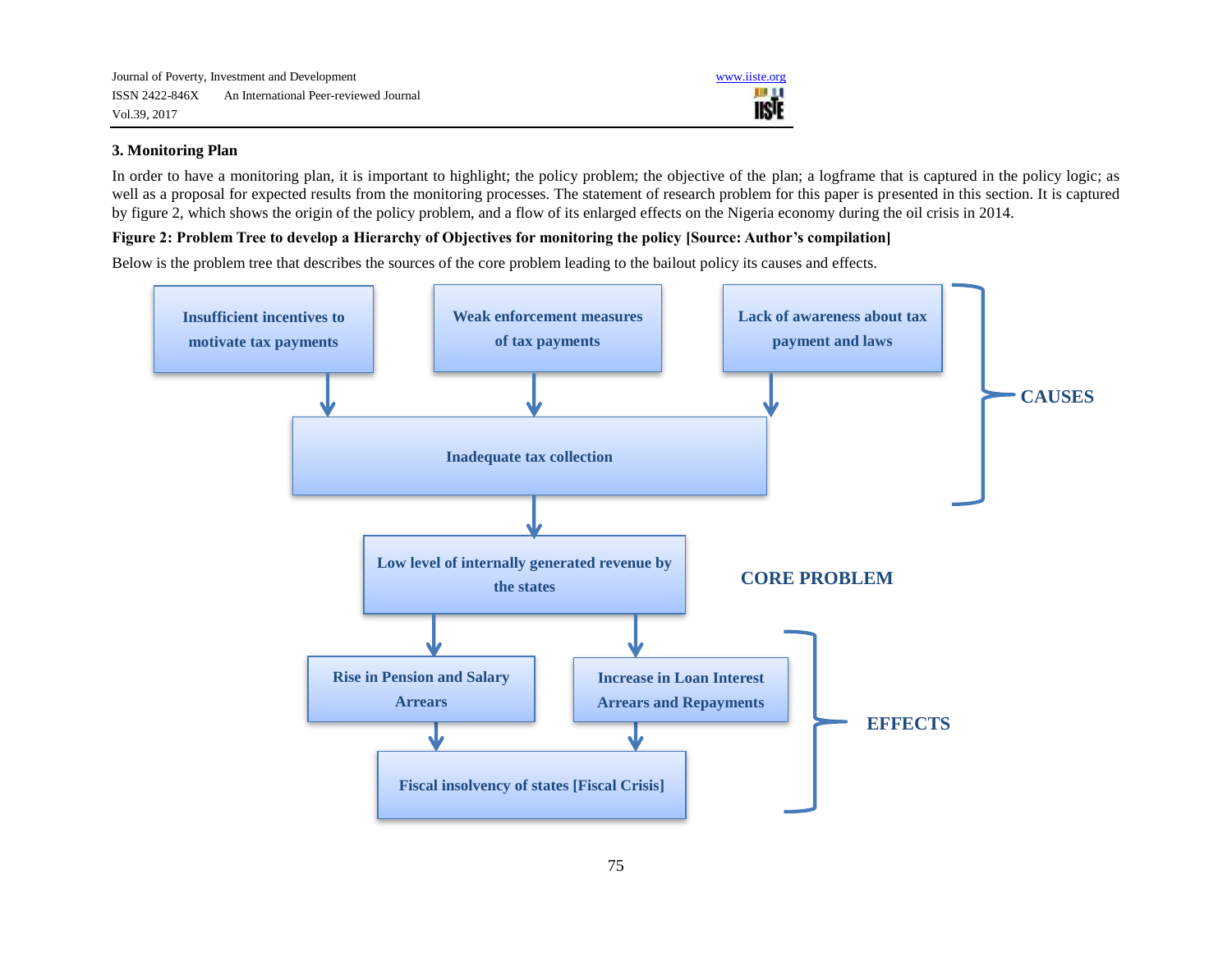

# **Figure 3: Objective Tree** *[Source: Author's Compilation]*

In order to compile the Logframe, the diagram below shows the Objective tree. This is prepared with insights from the Problem tree mentioned above with similar structure. Our aim is to highlight the logical linkage between the means used to achieve the ends i.e. relationships among goal, outcomes, outputs, activities and inputs.

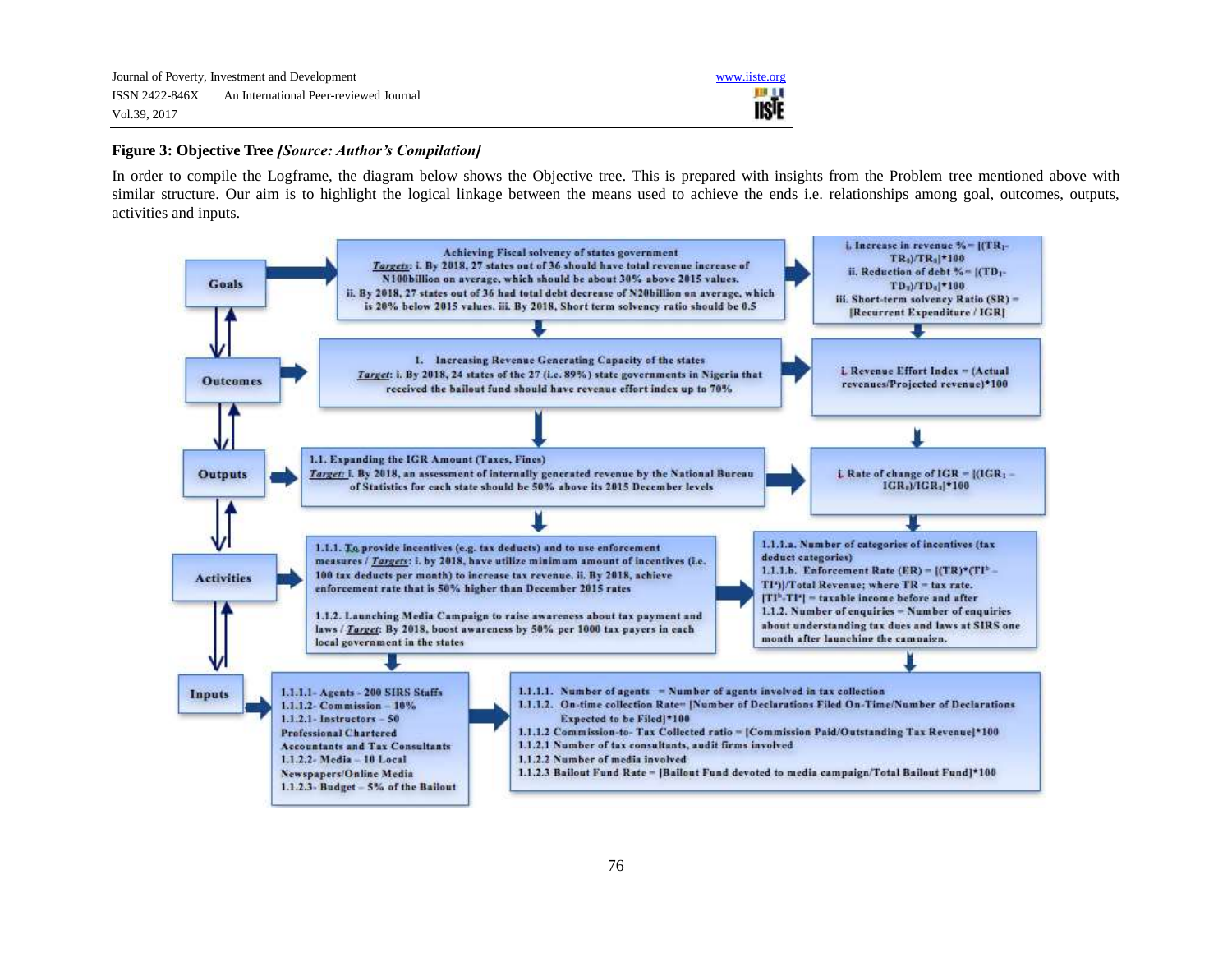

# **Table 1: Logframe**

-

This section presents the logical framework to aid our analysis of the current situation of the fiscal management of the bailout funds as well as the means to achieve set objectives and meet up with expected outcomes. Also, this section highlights certain risks that may hamper achievement of set objectives, as well as assumptions about all stakeholders involved in the bailout policy. These risks are factored into the monitoring and evaluation process so as to reach the expected outcomes of the bailout policy.

| <b>Hierarchy of objectives</b>                                                                                                                                                                                                                                                                                                                                                                         | <b>Key Performance Indicators</b>                                                                                                                            | <b>Means of Verification</b>                                                                                                                                                                                                | <b>Assumptions and Risks</b>                                                                                                                                                                                                                                                                                                                       |
|--------------------------------------------------------------------------------------------------------------------------------------------------------------------------------------------------------------------------------------------------------------------------------------------------------------------------------------------------------------------------------------------------------|--------------------------------------------------------------------------------------------------------------------------------------------------------------|-----------------------------------------------------------------------------------------------------------------------------------------------------------------------------------------------------------------------------|----------------------------------------------------------------------------------------------------------------------------------------------------------------------------------------------------------------------------------------------------------------------------------------------------------------------------------------------------|
| <b>Goal:</b> Achieving Fiscal solvency of states government<br>means that the sources of revenue of the government<br>should be sufficient to meet the demand of recurrent<br>expenditures <sup>2</sup> , and to lower debts.                                                                                                                                                                          | i. Increase in revenue $\% = [(TR1 -$<br>TR0)/TR01*100<br>ii. Reduction of debt $\% = [(TD1 -$<br>TD0)/TD0]*100<br>$TR = Total Revenue$<br>$TD = Total Debt$ | Statistical<br>Annual<br>Bulletin released by:<br>Office of State's<br>i.<br>Commissioner<br>of<br>Finance<br>ii.<br>Office<br><b>State</b><br>of<br><b>Auditor General</b><br>iii Debt Management<br>Office annual reports | <b>Assumptions:</b> Funding of Federal Government's<br>National Development agendas will not<br>obstruct individual states' fiscal performance.<br>Potential risks: State Governors and other state<br>executives may not be committed to the bailout<br>policy and/or may not respond timely enough to<br>possible shocks to the Nigerian economy |
|                                                                                                                                                                                                                                                                                                                                                                                                        | Solvency<br>Short-term<br>Ratio<br>$\equiv$<br>111.<br>[Recurrent Expenditure / IGR]                                                                         |                                                                                                                                                                                                                             |                                                                                                                                                                                                                                                                                                                                                    |
| <b>Outcome:</b> Increasing Revenue Generating Capacity of<br>the states means increasing the total revenue that a<br>state would have raised if it were to apply a uniform<br>set of taxes, fines and project generating revenue<br>which reflects current economic conditions across the<br>states. Also, in comparison to the debt stock, each<br>state should be able to expand its revenue through | i. Revenue Effort Index $=$<br>(Actual)<br>revenues/Projected revenue)*100                                                                                   | i. Annual Report of<br>Bureau of<br>National<br><b>Statistics</b><br>ii. Debt Management<br>Office annual reports                                                                                                           | Assumptions: Macroeconomic conditions will<br>remain stable and<br>debts, revenue,<br>and<br>expenditure interpolations will yield sustainable<br>index<br><i>Potential risks:</i> Bailout fund interests may                                                                                                                                      |
| adequate tax compliance, fines and.<br>Project<br>generating revenue.                                                                                                                                                                                                                                                                                                                                  |                                                                                                                                                              |                                                                                                                                                                                                                             | compound as states make efforts to cover only<br>outstanding debts and repayments.                                                                                                                                                                                                                                                                 |
| <b>Output:</b> Expanding the IGR Amount (Taxes, Fines)<br>means collecting taxes more resourcefully through<br>incentives and launching media campaigns to make                                                                                                                                                                                                                                        | i. Rate of change in IGR                                                                                                                                     | Annual reports of<br>State Inland Revenue<br>Service (SIRS)                                                                                                                                                                 | Assumptions: State has potential (economic<br>activities – companies and individuals) to<br>generate revenue from.                                                                                                                                                                                                                                 |

 $2\text{}$  Recurrent expenditure here refers to payment of salaries and pension arrears of civil servants.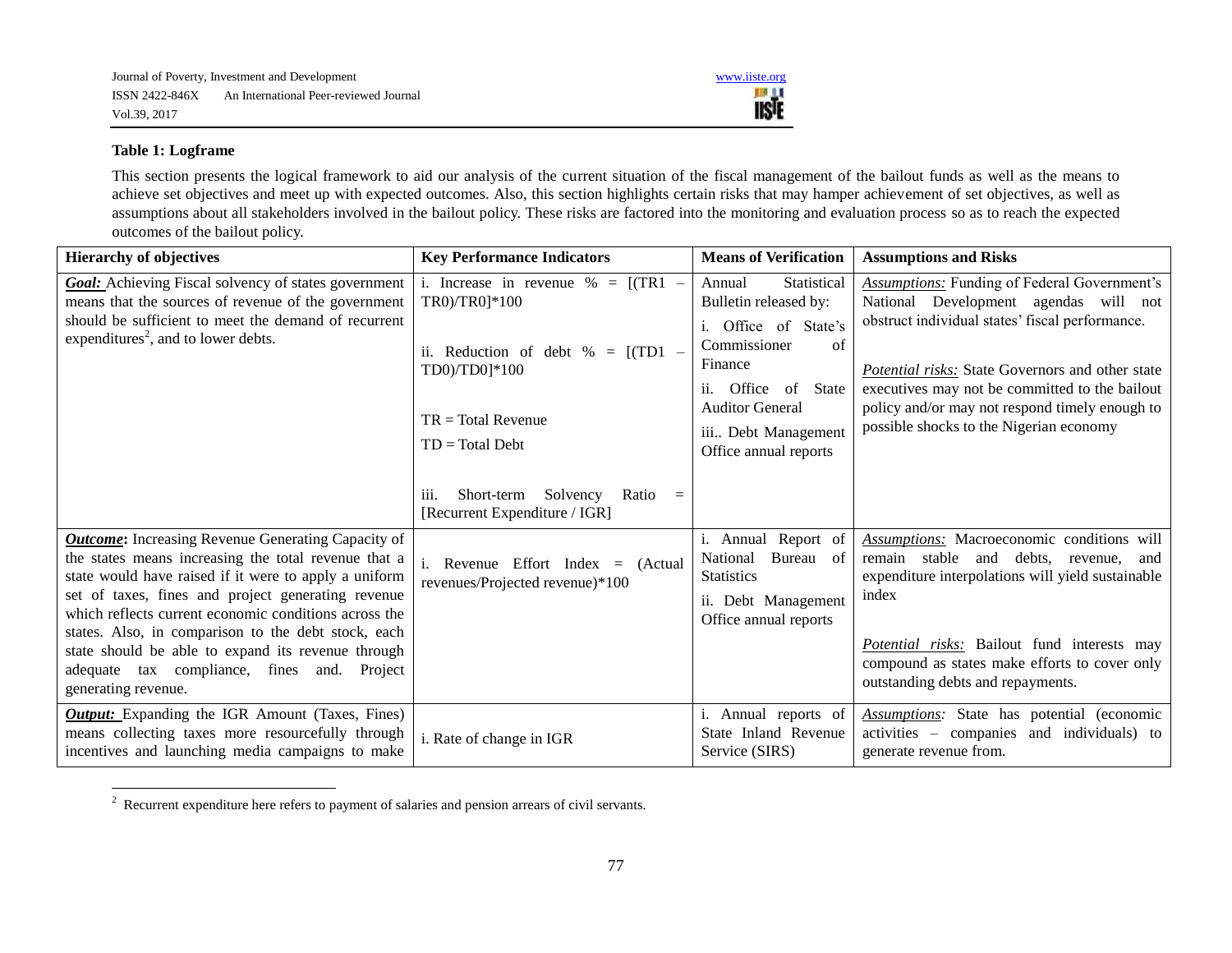Journal of Poverty, Investment and Development<br>
ISSN 2422-846X An International Peer-reviewed Journal<br>
Vol.39, 2017 ISSN 2422-846X An International Peer-reviewed Journal Vol.39, 2017



| <b>Hierarchy of objectives</b>                                                                                                                                                                                                                                                 | <b>Key Performance Indicators</b>                                                                                                                                                                                  | <b>Means of Verification</b>                                | <b>Assumptions and Risks</b>                                                                                                                                                                                                                                                                 |
|--------------------------------------------------------------------------------------------------------------------------------------------------------------------------------------------------------------------------------------------------------------------------------|--------------------------------------------------------------------------------------------------------------------------------------------------------------------------------------------------------------------|-------------------------------------------------------------|----------------------------------------------------------------------------------------------------------------------------------------------------------------------------------------------------------------------------------------------------------------------------------------------|
| tax payers comply with tax laws                                                                                                                                                                                                                                                | $Ro\Delta = [(IGR_1 - IGR_0)/IGR_0] * 100$                                                                                                                                                                         | ii. Annual reports of<br>Office of State Auditor<br>General | Potential risks: Recurrent expenditure may<br>continue to increase without IGR been able to<br>meet up with expectations                                                                                                                                                                     |
| Activity: 1.1.1. To provide incentives (e.g. tax deduct)<br>and to use enforcement measures: Motivating or<br>enforcing tax payers to commit to payment of taxes<br>through tax rebates and other incentives in order to<br>increase the amount of tax collection.             | Number of incentives<br><b>Enforcement Rate</b><br>$ER = [(TR)*(TIb - TIa)]/Total Revenue;$<br>where $TR = \text{tax rate}$ .<br>$[TI^b-TI^a]$ = taxable income before and<br>after                                | Survey reports from<br>Enforcement Office of<br>the SIRS    | Assumptions: Tax payers (Companies and<br>Individuals) will comply with tax payments.<br><b>Potential risks:</b> Tax incentives and enforcement<br>are not efficient to make tax payers comply                                                                                               |
| Activity: 1.1.2. Launching Media Campaign to raise<br>awareness about tax payment and laws: Utilize<br>instructors to clarify tax laws and need to comply with<br>tax payment.                                                                                                 | Number of enquiries about understanding<br>tax dues and laws at SIRS one month<br>after launching the campaign                                                                                                     | from<br>Enquiry<br>log<br>Enforcement Office of<br>the SIRS | Assumptions: Tax payers will have access to the<br>media campaign.<br>Potential risks: Tax laws remain unclear to tax                                                                                                                                                                        |
|                                                                                                                                                                                                                                                                                |                                                                                                                                                                                                                    | from                                                        | payers                                                                                                                                                                                                                                                                                       |
| <b>Inputs:</b><br>1.1.1.1- Agents - 200 SIRS Staffs<br>1.1.1.2- Commission $-10\%$<br>1.1.2.1- Instructors - 50 Professional Chartered<br><b>Accountants and Tax Consultants</b><br>1.1.2.2- Media - 10 Local Newspapers/Online Media<br>1.1.2.3- Budget $-5\%$ of the Bailout | 1.1.1.1.Number of agents<br>1.1.1.2. On-time collection Rate<br>1.1.1.3. Commission-to- Tax Collected<br>ratio<br>1.1.2.1. Number of tax consultants, audit<br>firms involved<br>1.1.2.2. Number of media involved | Reports<br>Enforcement Office of<br>the SIRS                | Assumptions: Agents will perform to full<br>capacity, commissions will be paid timely and<br>bailout funds meant for media and instructors<br>will be paid accordingly.<br>Possible<br>Potential<br>Risk:<br><b>Misuse</b><br><sub>or</sub><br>mismanagement of funds <i>i.e.</i> corruption |
|                                                                                                                                                                                                                                                                                | 1.1.2.3. Bailout Fund Rate                                                                                                                                                                                         |                                                             |                                                                                                                                                                                                                                                                                              |

*Source: Author's compilation*

# **Table 2: Results Monitoring Table**

This section presents the data collection and management from related agencies responsible. In addition, this section presents the target years (2015 – 2018), in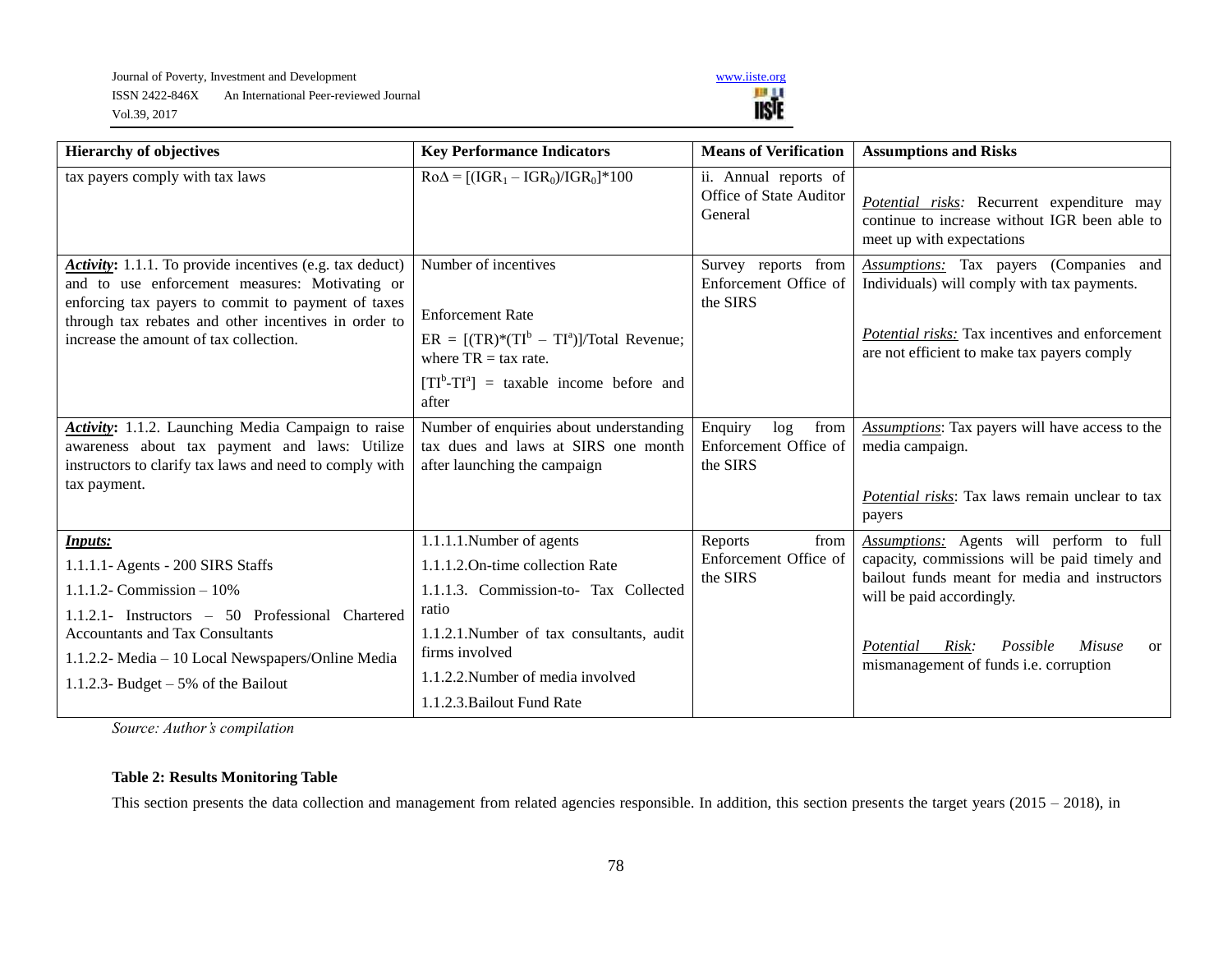

order to track the progress of indicators used to measure goals, outcomes, outputs, and activities. This result monitoring plan will aid our linkage of set baseline data with the results targets of the bailout policy for each key performance indicator in use.

The data should be collected before the M&E so establish the baseline data, during the monitoring, and also after the monitoring so as to enable evaluation study.

|                                                                                                                                                                                                                                                                                                     |                                                                                                                                                                                                                                                                                                                                             | <b>Target Years</b>                          |                                                                    |                                                      | <b>Data Collection and Reporting</b>                |                                                                                        |                                                                                                                                |                                                                                                                                             |
|-----------------------------------------------------------------------------------------------------------------------------------------------------------------------------------------------------------------------------------------------------------------------------------------------------|---------------------------------------------------------------------------------------------------------------------------------------------------------------------------------------------------------------------------------------------------------------------------------------------------------------------------------------------|----------------------------------------------|--------------------------------------------------------------------|------------------------------------------------------|-----------------------------------------------------|----------------------------------------------------------------------------------------|--------------------------------------------------------------------------------------------------------------------------------|---------------------------------------------------------------------------------------------------------------------------------------------|
| <b>Indicator</b>                                                                                                                                                                                                                                                                                    | <b>Baseline</b>                                                                                                                                                                                                                                                                                                                             | $\mathbf{Y_0}$<br>2015                       | $Y_1$<br>2016                                                      | $Y_2$<br>2017                                        | $Y_3$<br>2018                                       | Frequency<br>and<br>reports                                                            | Data<br>collection<br><b>Instruments</b>                                                                                       | <b>Responsibility</b><br><b>Data</b><br>for<br><b>Collection</b>                                                                            |
| in<br>$\mathbf{i}$ .<br>Increase<br>Goal:<br>$[(TR_1 -$<br>%<br>revenue<br>$\equiv$<br>$TR_0$ ) $TR_0$ ]*100<br>ii. Reduction of debt $\% =$<br>$[(TD_1 - TD_0)/TD_0]$ *100<br>$TR = Total Revenue$<br>$TD = Total Debt$<br>iii. Short-term Solvency Ratio<br>$=$ [Recurrent Expenditure<br>$IGR$ ] | i. In 2015, 27 states out of 36 had<br>decrease<br>total<br>revenue<br>of<br>N65billion on average, which is<br>35% below previous year values.<br>ii. In 2015, 27 states out of 36 had<br>total debt increase of N50billion<br>on average, which is 30% below<br>previous year values.<br>iii. In 2015, Short term solvency<br>ratio was 2 | $-N65bn$<br>$-35\%$ )<br>N50bn,<br>$(+30\%)$ | N <sub>20bn</sub><br>$(+5%)$<br>N <sub>10</sub> bn<br>$(+5%)$<br>1 | N70bn,<br>$(+15%)$<br>$-N10bn,$<br>$(-10\%)$<br>0.75 | N100bn,<br>$(+30\%)$<br>$-N20bn$<br>$(-20%)$<br>0.5 | Data<br>Collection:<br>Monthly<br>Data<br>Reporting:<br>Annually<br>Data<br>Reporting: | Nigeria's<br>Data<br><i><b>Administrati</b></i><br>ve System<br>i. Statistical<br><b>Bulletins</b><br>ii.<br>Annual<br>reports | i. Office of State's<br>Commissioner of<br>Finance<br>ii. Office of State<br><b>Auditor General</b><br>iii.<br>Debt<br>Management<br>Office |
| 1. Outcome:<br>i. Revenue Effort Index =<br>(Actual<br>revenues/Projected<br>revenue)*100                                                                                                                                                                                                           | i. As at December 2015, 27 states<br>out of 36 (i.e. 75%) state<br>governments in Nigeria that<br>received bailout fund totaling<br>N338billion (US\$1.35billion) had<br>revenue effort index below 30%                                                                                                                                     | 30%                                          | 40%                                                                | 55%                                                  | 70%                                                 | Annually<br>Data<br>Collection:<br>Monthly                                             | Nigeria's<br>Data<br><i><b>Administrati</b></i><br>ve System<br>Annual<br>reports                                              | <i>i</i> . National Bureau<br>of Statistics<br>ii.<br>Debt<br>Management<br>Office                                                          |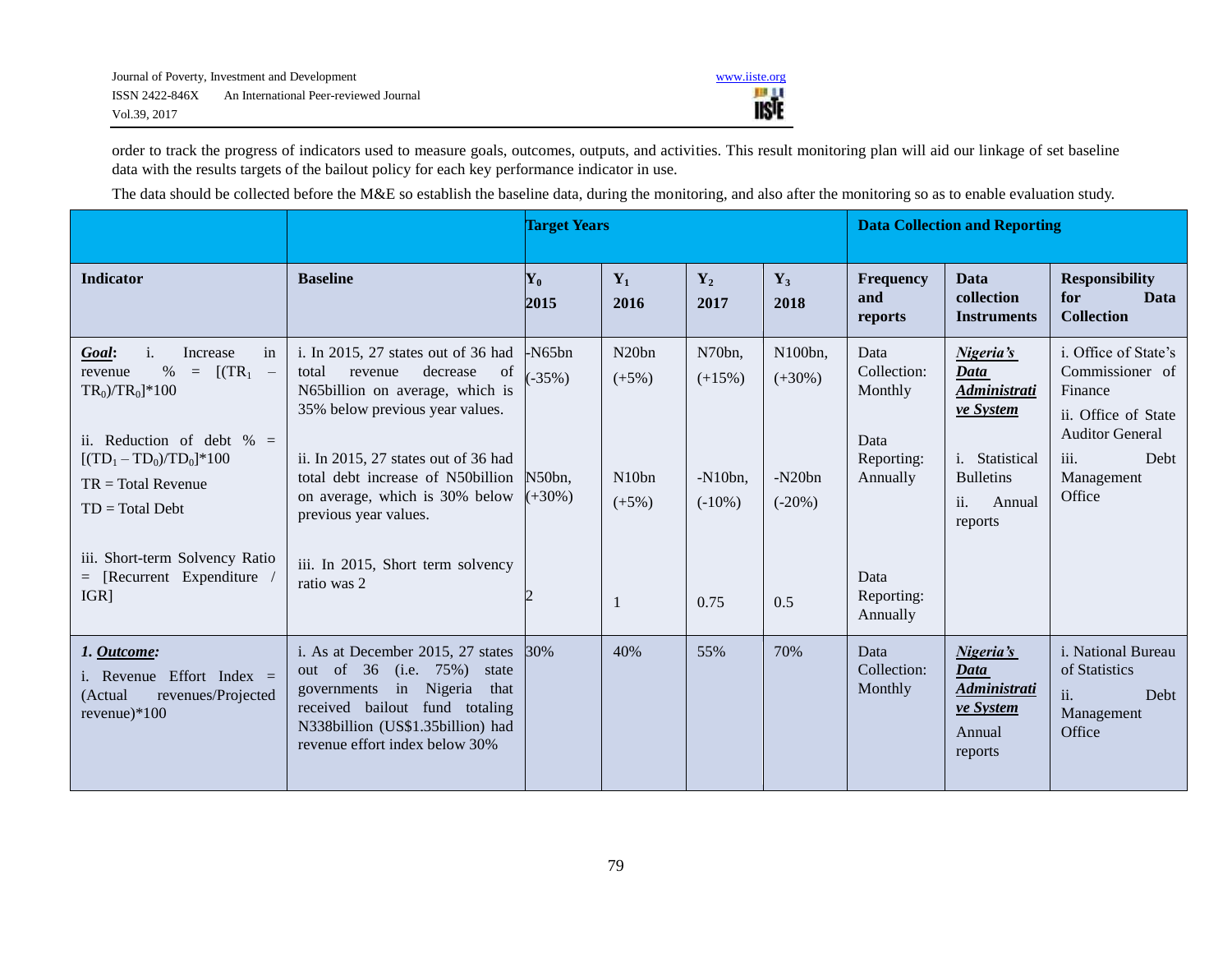Journal of Poverty, Investment and Development<br>
ISSN 2422-846X An International Peer-reviewed Journal<br>
Vol.39, 2017 ISSN 2422-846X An International Peer-reviewed Journal Vol.39, 2017



|                                                                                                                                                                                                                                                                                                                                                                                 |                                                                                                                             | <b>Target Years</b>    |                                                                               |                                                                               |                                                                                | <b>Data Collection and Reporting</b>                                                                                    |                                                                               |                                                                                                                    |  |
|---------------------------------------------------------------------------------------------------------------------------------------------------------------------------------------------------------------------------------------------------------------------------------------------------------------------------------------------------------------------------------|-----------------------------------------------------------------------------------------------------------------------------|------------------------|-------------------------------------------------------------------------------|-------------------------------------------------------------------------------|--------------------------------------------------------------------------------|-------------------------------------------------------------------------------------------------------------------------|-------------------------------------------------------------------------------|--------------------------------------------------------------------------------------------------------------------|--|
| <b>Indicator</b>                                                                                                                                                                                                                                                                                                                                                                | <b>Baseline</b>                                                                                                             | $\mathbf{Y}_0$<br>2015 | $Y_1$<br>2016                                                                 | $Y_2$<br>2017                                                                 | $Y_3$<br>2018                                                                  | Frequency<br>and<br>reports                                                                                             | <b>Data</b><br>collection<br><b>Instruments</b>                               | <b>Responsibility</b><br>for<br><b>Data</b><br><b>Collection</b>                                                   |  |
| $1.1.$ Output:<br>$[(IGR1 -$<br>$Ro\Delta$ =<br>$IGR_0)/IGR_0$ <sup>*</sup> 100                                                                                                                                                                                                                                                                                                 | i. In 2015, states affected in the<br>fiscal crisis had IGR falling at an<br>estimate of 10% below previous<br>year values. | 10%                    | 20%                                                                           | 35 %                                                                          | 50 %                                                                           | Data<br>Collection:<br>Monthly                                                                                          | Nigeria's<br>Data<br>Administrati<br>ve System<br><b>Ouarterly</b><br>reports | $\mathbf{i}$ .<br>State<br>Inland<br>Service<br>Revenue<br>(SIRS)<br>ii. Office of State<br><b>Auditor General</b> |  |
| 1.1.1. Activity <sup>3</sup><br>i. Number of incentives<br>ii. ER = $[(TR)*(TI^b)]$<br>TI <sup>a</sup> )]/Total Revenue; where TR<br>$=$ tax rate.<br>$[TI^b-TI^a]$ = taxable income<br>before and after<br>1.1.2. Activity<br>Number of enquiries= Number<br>enquiries<br>about<br>of<br>understanding tax dues and<br>laws at SIRS one month after<br>launching the campaign. | $\blacksquare$<br>In 2015, enforcement rate was<br>15%.<br>$\blacksquare$                                                   | 15%                    | 50<br>tax<br>deducts/<br>month<br>35%<br>50%<br>higher/<br>1000 tax<br>payers | 80<br>tax<br>deducts/<br>month<br>55%<br>50%<br>higher/<br>1000 tax<br>payers | 100<br>tax<br>deducts/<br>month<br>75%<br>50%<br>higher/<br>1000 tax<br>payers | Data<br>Collection:<br>Monthly<br>Data<br>Reporting:<br>Quarterly<br>Data<br>Collection<br>and<br>Reporting:<br>Monthly | Survey<br>reports<br>Enquiry log                                              | Enforcement<br>Office<br><sub>of</sub><br>the<br><b>SIRS</b>                                                       |  |

*Source: Author's compilation*

-

 $3$  Activities of incentive and campaign response are new therefore there are no baseline data.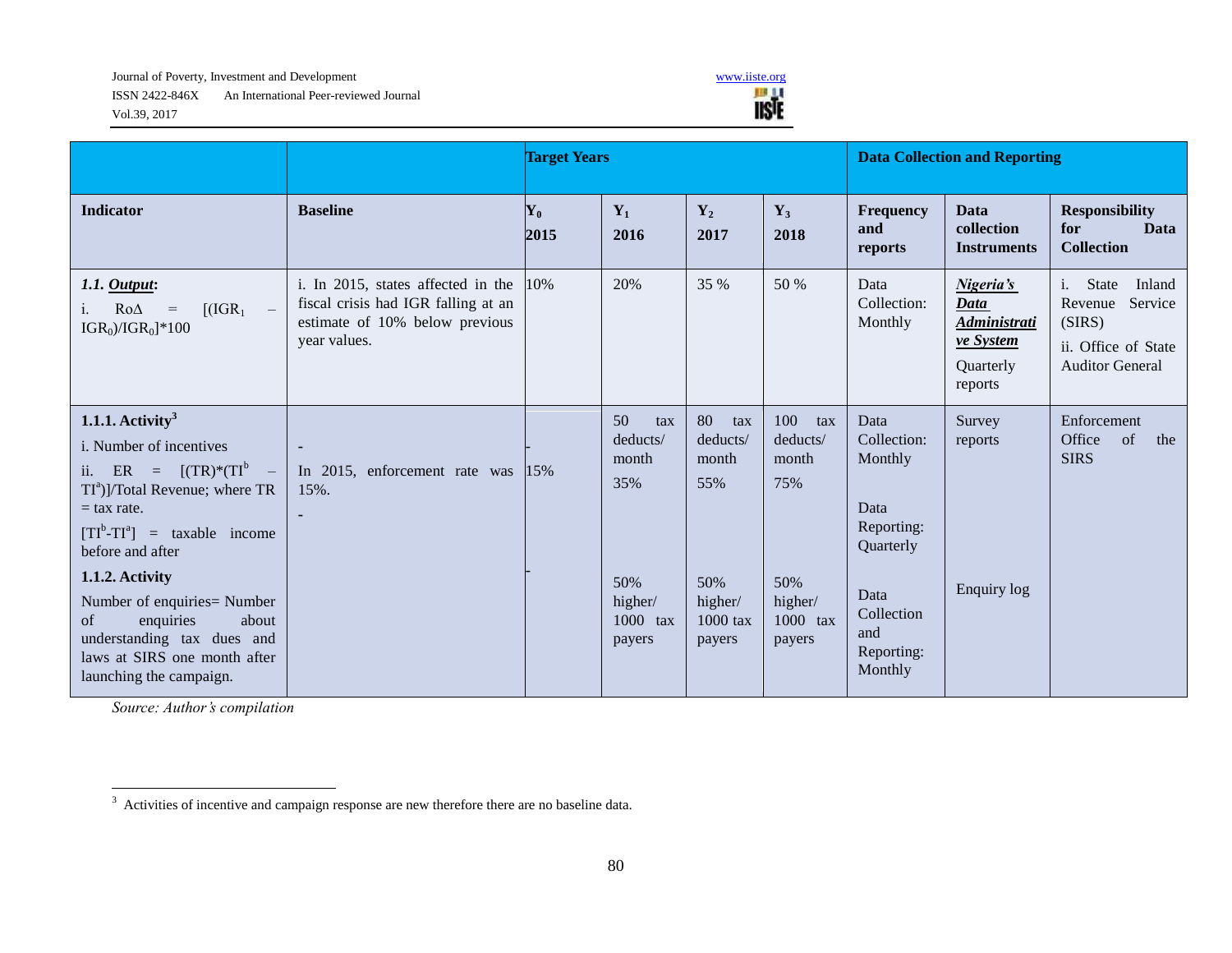

## **4. Evaluation Plan**

#### **i. Key Evaluation Questions based on the hierarchy of objectives and KPIs**

This evaluation focuses on the following evaluation questions:

#### **1. Relevance**

1.1. Did states government revenue generating capacity improve?

1.1.1. To what extent?

1.1.2. Is the improvement in revenue generating capacity *due to the activities*? Or due to *other factors*?

1.1.3 Does the Revenue Effort Index assess the improvement of the state revenue generated?

*Method:* i. Before-and-After Comparison

ii. Panel Regression (For causality)

# **2. Effectiveness**

2.1. How effective were the activities used?

2.1.1. Were incentives and enforcements available?

2.1.2. If yes, were the agents effective to make tax payers comply?

2.1.3. How (do you think) the number of enquiries could be improved?

2.1.4. If incentives and enforcement were not available, which enforcements and campaign strategies were not available?

2.1.5. What were the challenges encountered during the implementation of the activities?

*Methodology:* i. Survey Design (Two sets of Questionnaire design for Agents and Tax payers after the policy)

#### **3. Efficiency**

3.1 Does this project use the resources in the economical manner to achieve its objectives?

3.1.1 Are the available resources adequate to meet the revenue generating capacity expansion needs?

3.1.2. To what extent did the use of instructors and trainings on tax laws efficient in terms of influencing tax payers as compared to the result achieved?

3.1.3. Was the media campaign effective to make tax payers comply more?

*Method:* Cost benefit analysis

## **4. Impact**

4.1. Is this policy consistent with the overall goal of fiscal solvency?

4.1.1. How did providing incentives (e.g. tax deduct) work in conjunction with other activities (enforcement; media) to improve internally generated revenue?

4.1.2. *To what extent* does increasing revenue generating capacity of the states align with overall reduction of debts and increasing revenue?

*Method i.* Before-after comparison

#### **5. Sustainability**

5.1. Is the impact of this policy likely to be sustainable?

5.1.1. What lessons can we draw to ensure the success of future implementation of the policy?

5.1.2. Did revenue generating capacity of the state government return to falling levels or continued to improve?

5.1.3. Are the results achieved sustained, if not what were the challenges faced?

5.1.4 How the capacity building can sustain the M&E system?

5.1.5 What are the indicators that assess the effectiveness of capacity building in sustaining M&E system?

*Method* Before-after comparison

Key evaluation questions on the *causal effect* of increase in revenue generating capacity of the states on fiscal solvency

What is the effect of the interventions: media campaign, enforcement measures and incentives on *change in revenue* in the 27states?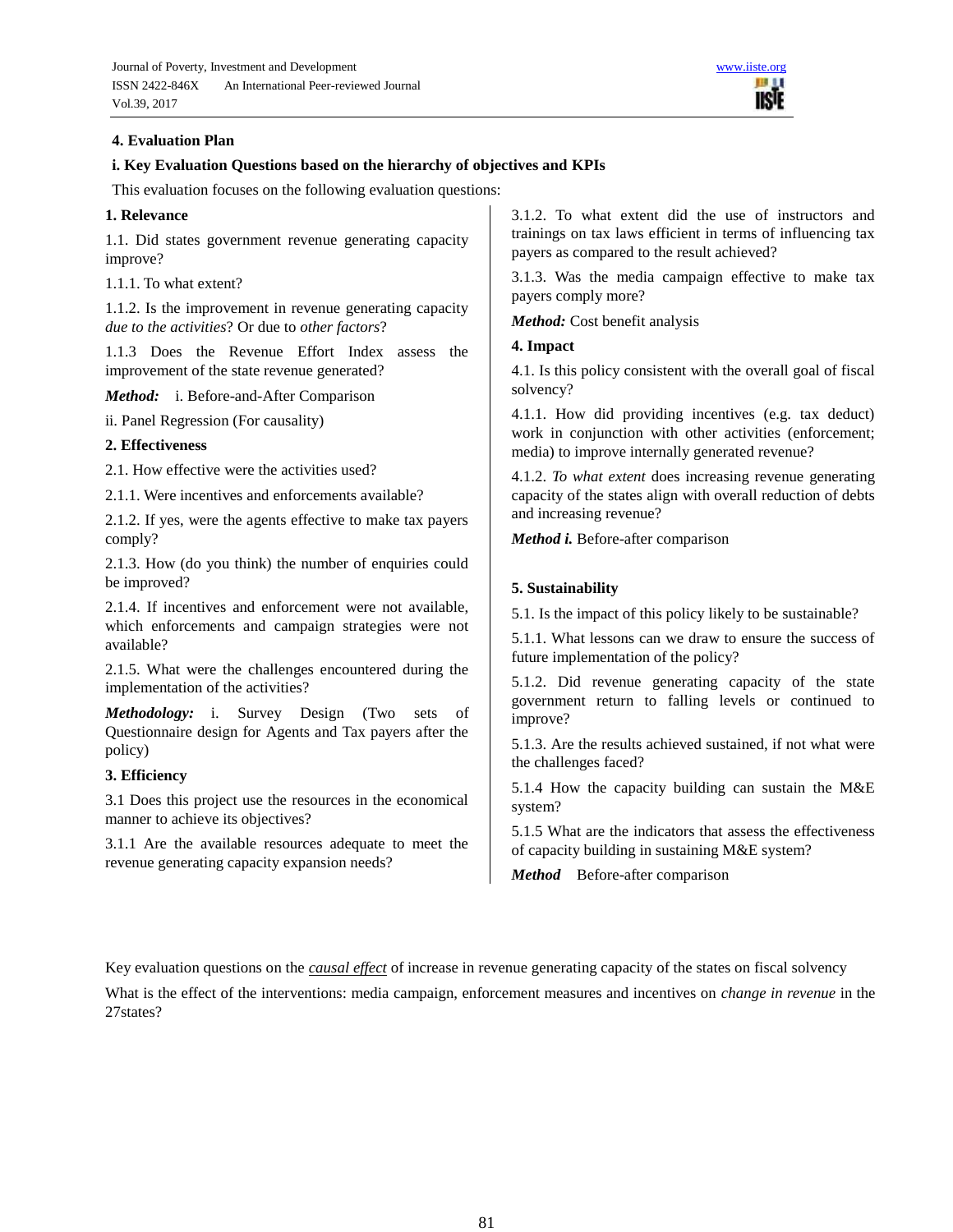

# **ii. Specific Objectives**

"The final report of the evaluation is to be incorporated as a major policy requirement for state government to access Federal government fiscal support in future. The fiscal solvency plan is needed to address aching causes of rising fiscal insolvency of states in Nigeria: insufficient incentives to motivate tax payments, weak enforcement measures of tax payments and lack of awareness about tax payment and laws. In particular, the evaluation aims to find out the impact (causality) of expanding States' IGR amount (majorly taxes and fines) to increasing revenue generating capacity of the states. This would be a very useful policy implication to share with other SSA or Latin American countries with low fiscal solvency of sub-national level governments"

## **iii. Methodology**

## **Survey Design**

The population in this evaluation study is all the taxpayers in each state. Since the sample is the representative of the whole population, two sets of questionnaire will be distributed randomly across the local governments. Thus, the study will use the simple random sampling method. Since each state has above 20 local governments, a total of 1000 questionnaires will be distributed to respondents randomly to give all samples equal chance of representation. Also, since agents are SIRS staffs, they will fill in questionnaires as part of their evaluation.

Also, in this evaluation study, the research survey questionnaires will be distributed to 1000 respondents that have knowledge about the policy and are affected directly by this policy. The time for the survey will be during the evaluation.

## **Cost-Benefit Analysis (CBA)**

The CBA analysis is financial in nature. It will involve a list and assessment of alternative policies or strategies, identify all the stakeholders involved, and select appropriate measurement for the cost/benefit elements. Also, the CBA analysis will predict outcome of cost and benefits over relevant the four years of the policy. These costs and benefits will be converted into a common currency, and an appropriate discount rate will be applied.

For analysis of results of the CBA findings, the net present value (NPV) of the policy will be compared with alternatives, and a sensitivity analysis will be performed.

#### **Before –and-after comparison**

For questions focusing on change before and after the implementation of the policy, we will use descriptive statistics to show charts and graphs that plots past and current revenue trend analysis. This will capture how efficient, effective and relevant the policy interventions contribute to achieving fiscal solvency of states before, during and after the policy implementation.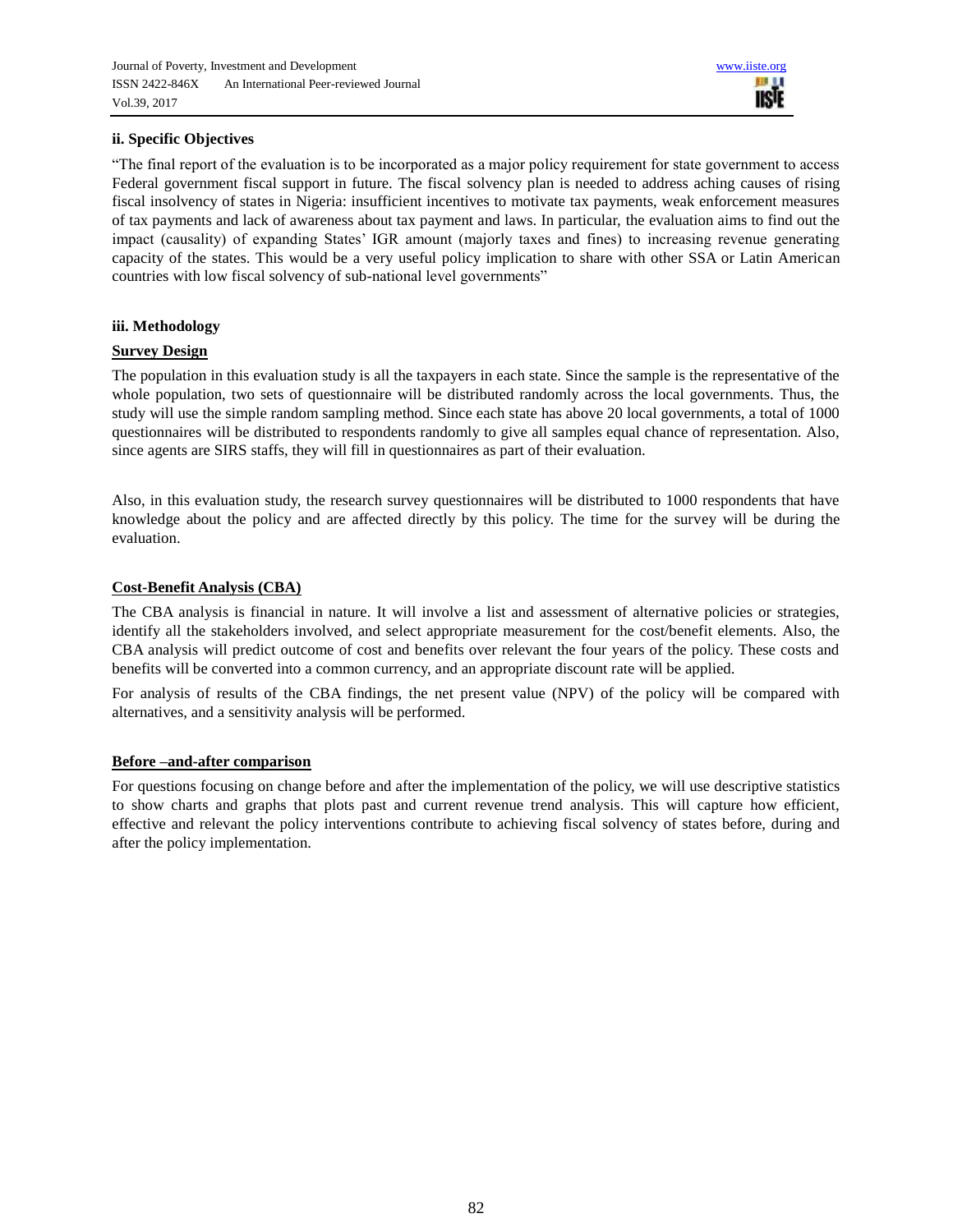*Figure 4: Trend to show the behavior of the policy*



*Source: Author's compilation*

## **Panel Regression (For causality)**

The evaluation plan suggests the use of causal inference models with longitudinal data and static panel data estimators. Longitudinal/panel data is a distinct case of pooled time-series and cross-section in which the same cross-section such as entities (e.g. states, companies, individuals, and countries) is measured over time. In this evaluation plan, the cross-section includes a sample of 27 states, and yearly observations of a number of variables will be collected.

In using panel data, we adjust for *individual heterogeneity*; get more informative data, as well as *variability*, efficiency and good degrees of freedom. Also, we benefit from less collinear relationship among regressors. This leads to the building and testing of more complex behavioral models, and longitudinal unit root tests that possess standard asymptotic distributions. A problem to overcome with panel data is the homogeneity assumption, and though formal tests exist that would evaluate its validity, there is a possibility of cross-sectional dependence that would complicate the analysis. As such, certain methods and tests need balanced panels and cross-state data consistency.

#### *Pre-Estimation*

The results should present the summary statistics of the indicators (variables), scatter plot of these indicators, and a correlation matrix. The study proceed to test for heteroskedasticity, and to decide on whether to use the fixed effects of random effects estimation techniques, after conducting the Hausman specification test.

#### *Estimation*

The framework should make use of Ordinary Least Squares (OLS) with pooled data, and will proceed to apply either Fixed Effects (FE) or Random Effects (RE) estimation methods depending on Hausman specification test.

$$
Y_{it} = \beta_i + \beta_1 X_{1it} + \beta_2 X_{2it} + \beta_3 X_{3it} + \beta_4 X_{4it} + \gamma_0 Z_i + \varepsilon_{it}
$$
\n(1)

where the dependent variables  $Y = Change$  in Revenue where it = state i in time t

 $X_1$  = Number of inquiries;  $X_2$  = Enforcement rate;  $X_3$  = Number of incentives;

 $Z =$  Control Variables;  $\Box_{it}$  stands for the error term.

To start with, a simple strategy is to estimate the model in equation (1) and (2) using OLS regression. However, there are problems with this strategy. Two of these problems include; *endogeneity problems* which may be due to the capturing of *reverse causality* issue or the effect of some of the *omitted variables* (e.g., geographical characteristics, culture and so on); and the possibility of *measurement error* of our variables of interest. This is because such errors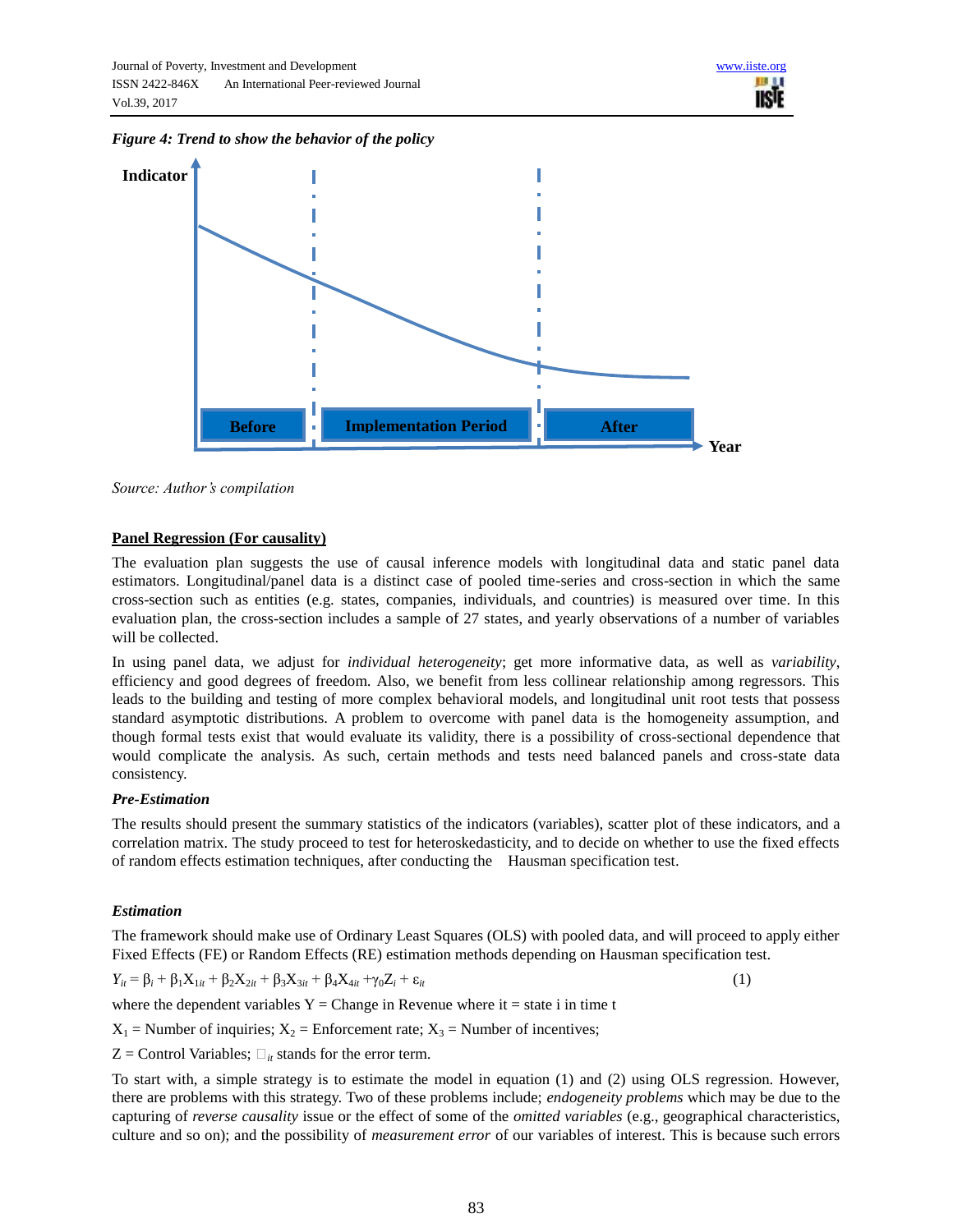will load into other variables.

If not corrected, these two problems will yield OLS estimates that do not correspond to the *causal effect* of increase in revenue generating capacity of the states on fiscal solvency. Thus, upward or downward biases are possible.

The next strategy is therefore to use either the *fixed effects or random effects panel data model*. This model is reasonably effective to figure out the *causes* of changes within a sample. Thus, the fixed or random effects model *controls* for all time-invariant differences between the 27 states government in Nigeria, so that the estimated coefficients are unbiased because of omitted time-invariant characteristics such as ability to attract foreign investor to a state, fiscal behaviour of state executives, state's budget structure, amongst others.

#### **The utilization of the evaluation results:**

The findings of the evaluation study:

- Will be reported to the congress to justify the bailout allocated to the states.
- Will be available for the citizens (as tax payers) through the DMO website and the media (television, newspapers, social media), to allow them assessing the states' utilization of public money.
- Will strengthen the accountability of the federal state as a whole as well as the states executives (governors, public officials).
- Will serve to promote budget advocacy and transparency in order to build public trust.
- Will be shared among all the states, relevant ministries and all the other stakeholders to promote the organizational culture in terms of adopting the monitoring and evaluation as instrument for effectiveness and efficiency.

## **5. Capacity Building For Monitoring and Evaluation**

Three main elements are important for capacity building: technical capacity; managerial capacity; infra-physical for data collecting and management. Thus, to sustain the M&E results of the bailout policy, a series of capacity strengthening workshops and lectures done by M&E experts and trainers from national and international universities and private consulting firms, will be given to the public officials working at the level of each states that were part of the bailout policy, in order to equip them with the necessary skills and tools in terms of using the monitoring system as well as the evaluation plan to enhance their work performance and motivate them during the implementation of the current policy as well as for future projects.

A workshop is designed to be conducted over a 5 day period. It will use educational materials such as M&E's guide together with the PowerPoint files and Workshop Handouts documents. This training will be provided every two years in order to keep the public officials updated with the latest best practices and technologies used for M&E but also motivated to achieve their assigned tasks. Manuals and guidebooks will be distributed at the level of all ministries and government agencies to serve as a reference for M&E systems implementation, and to provide an exhaustive list of the best practices and lesson learned from previous M&E projects.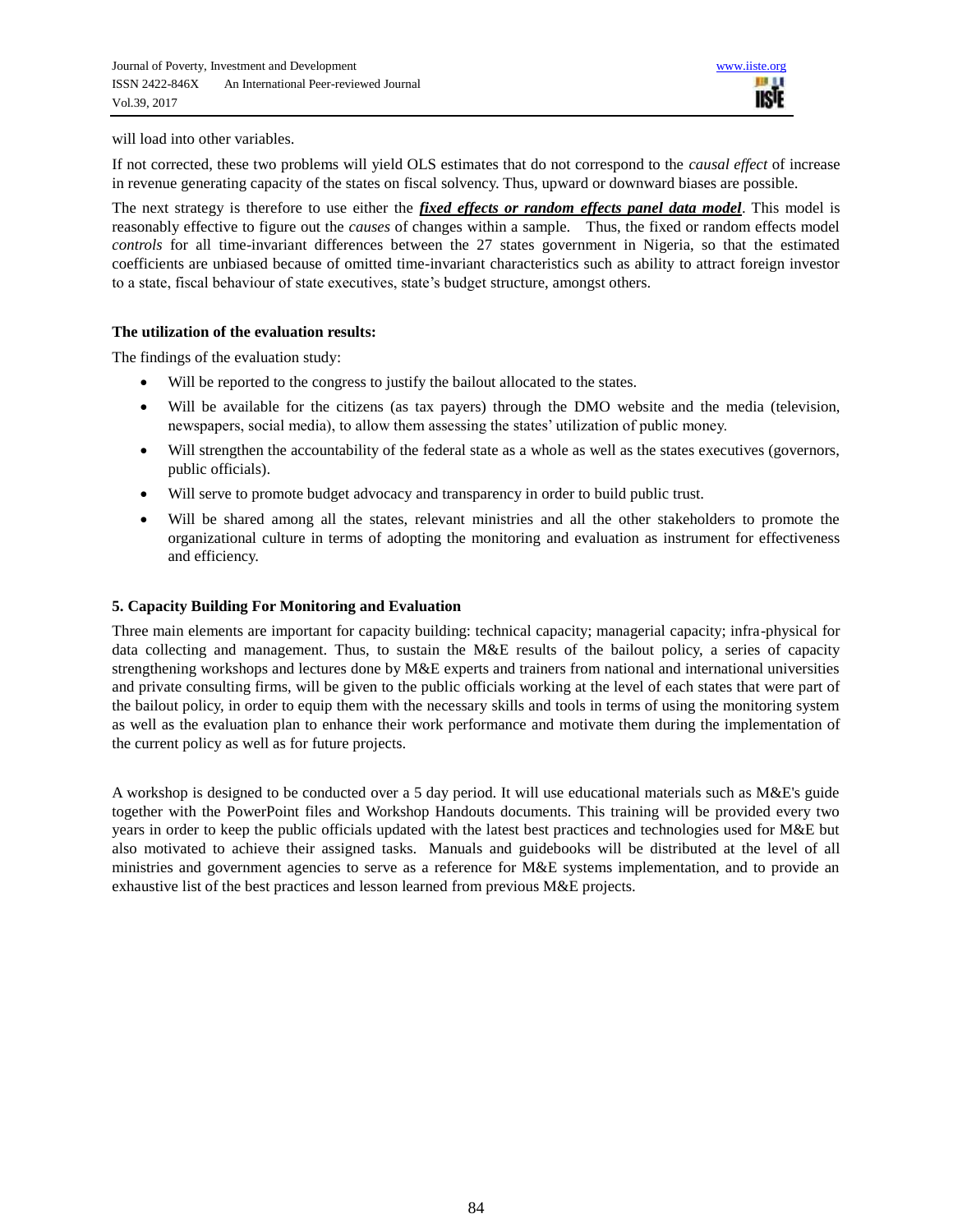

# **Table 3: A model recommendation for Nigeria's National M&E Capacity Building Plan:**

| <b>Activities</b>                                                                                                                                                                                                                                         | <b>Duration</b> | <b>Target groups</b>                                                                                              | $\#$<br>of<br>participants | <b>Indicators</b>                                                                                                                                                                                                                     | <b>Budget</b>     | <b>Providers</b>                                                                                       | <b>Materials</b>                                                                      |
|-----------------------------------------------------------------------------------------------------------------------------------------------------------------------------------------------------------------------------------------------------------|-----------------|-------------------------------------------------------------------------------------------------------------------|----------------------------|---------------------------------------------------------------------------------------------------------------------------------------------------------------------------------------------------------------------------------------|-------------------|--------------------------------------------------------------------------------------------------------|---------------------------------------------------------------------------------------|
| Workshop 1:<br>M&E introduction<br>Principles<br>of<br>monitoring<br>Developing<br>$\bullet$<br>monitoring plan<br>Developing<br>indicators<br>Information use                                                                                            | 5 days          | State's<br>$\bullet$<br>public<br>officials,<br>Agents of<br>$\bullet$<br><b>SIRS</b>                             | 100                        | Improvement<br>$\bullet$<br>professional<br>competence of trained<br>officials<br>Number<br>of<br>public<br>$\bullet$<br>officials and stuff who<br>continued<br>the<br>workshop<br>of<br>new projects,<br>#<br>policies successfully | of N65 $m$ illion | DMO officials,<br>M&E<br>Experts<br>trainers<br>and<br>from universities<br>consulting<br>and<br>firms | Flip chart<br>$\bullet$<br>Markers<br>LCD, Laptop &<br>Screen<br>PowerPoint<br>Slides |
| Workshop 2:<br>Data collection<br>Data quality<br>Survey design<br>٠<br>Introduction<br>to<br>bailout policy<br>Use of incentives<br>Use of enforcement<br>of statistical<br>Use  <br>software, and the use<br>of Data Management<br>application packages | 5 days          | State's<br>$\bullet$<br>public<br>officials,<br>Agents of<br>٠<br><b>SIRS</b><br>Data<br>collection<br>assistants | 200                        | developed/<br>implemented                                                                                                                                                                                                             | N55million        | DMO officials,<br>M&E<br>Experts<br>trainers<br>and<br>from universities<br>consulting<br>and<br>firms |                                                                                       |

*Source: Author's compilation*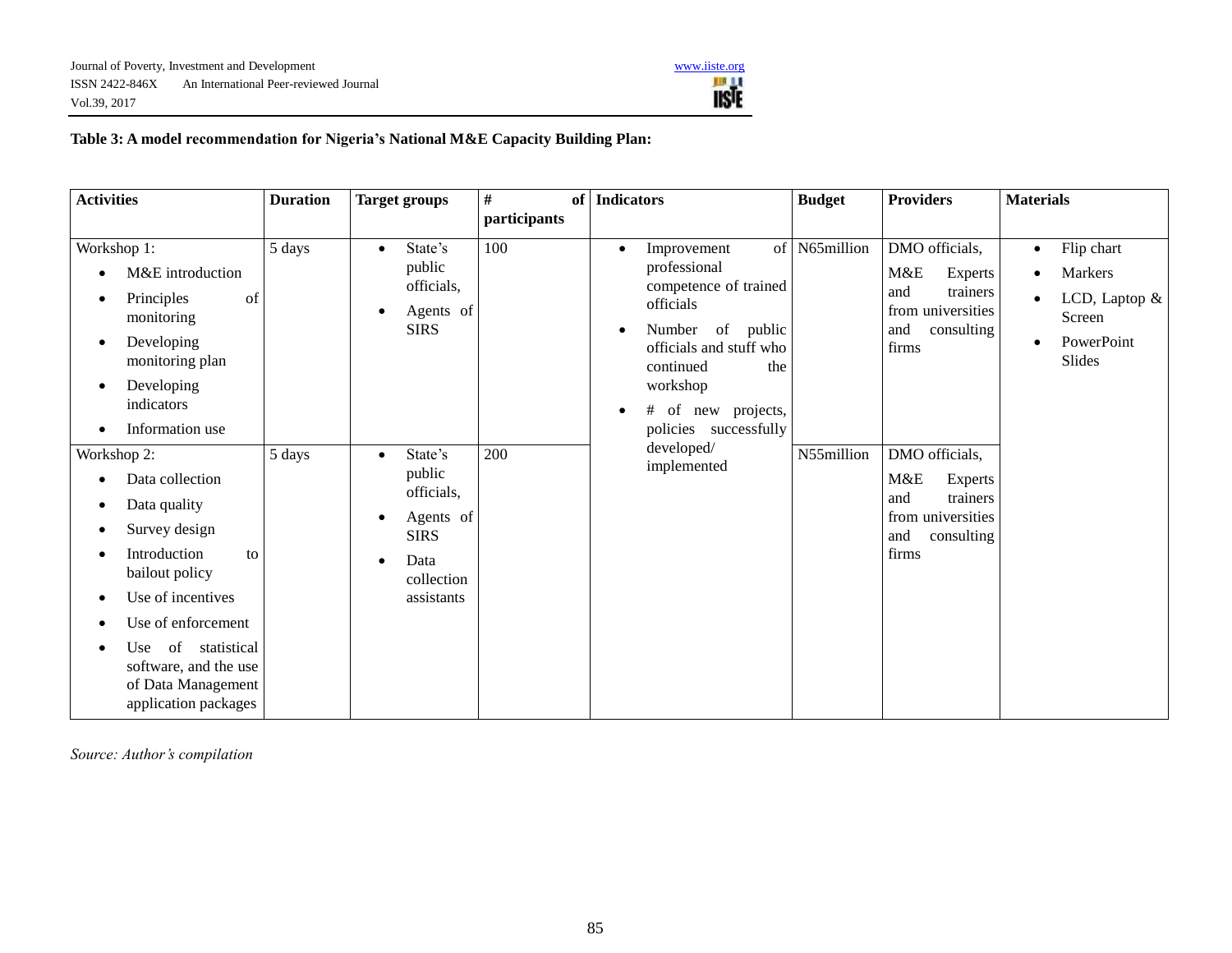

## **Logistical Issues**

Time Schedule for Summative evaluation

# **Figure 5: Types of evaluation timings**



*Source: Author's compilation*

Due to the emergency of the fiscal intervention activities, the evaluation plan will not conduct a pilot study. Therefore, an *ex-ante* evaluation will not be conducted. Also, since the time line of the program is in three years, the methodology for evaluating the causal effect of the policy will not be applicable for *mid-term* evaluations. Hence, the evaluation study will use only the *summative* evaluation.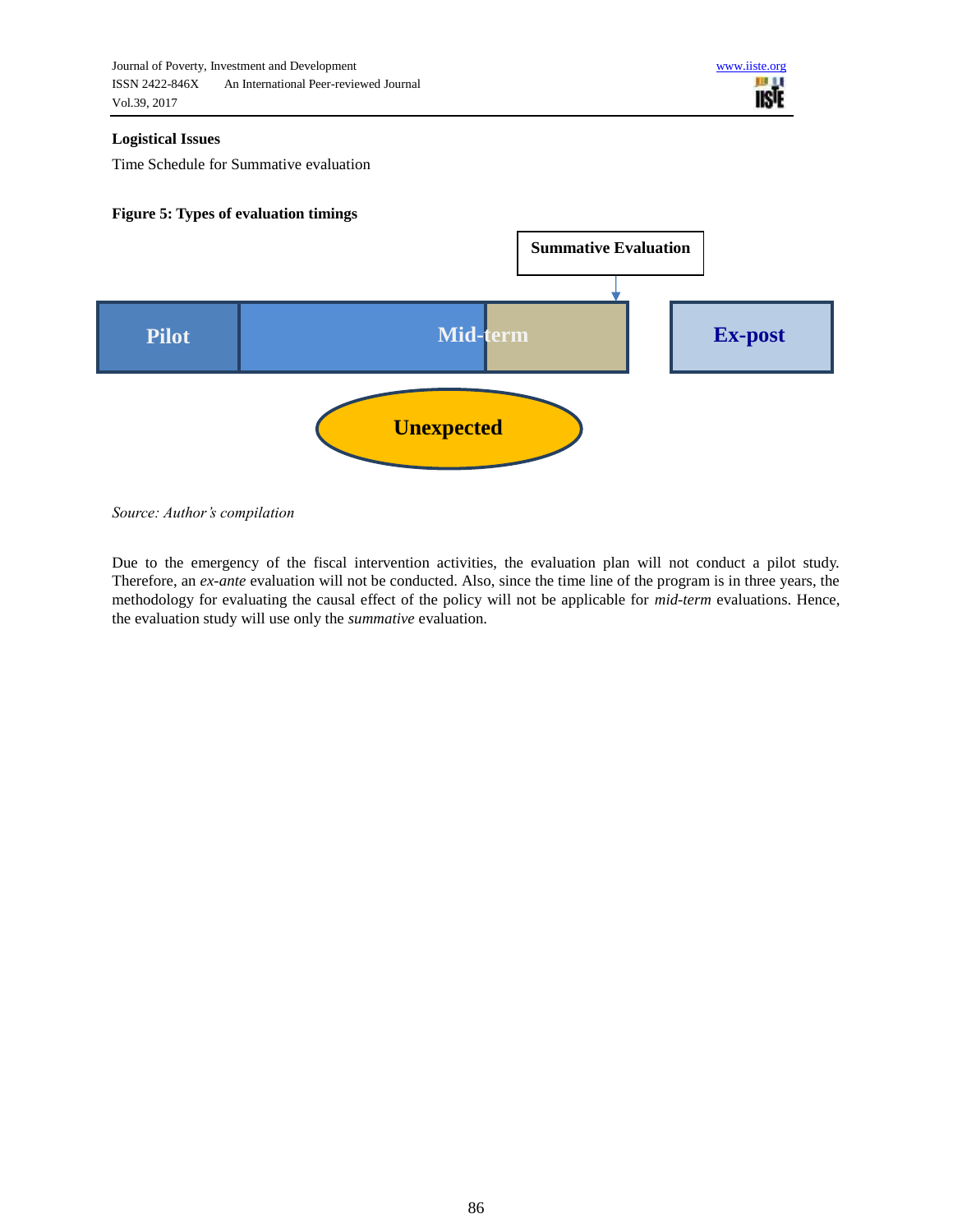

# **Table 4: M&E activity time-table (4-years)**

| <b>Task</b>                                                                       | Yr.0  | Yr. 1  |        |        |        | <b>Yr. 2</b> |        |        | Yr.3   |        |        |        |        |
|-----------------------------------------------------------------------------------|-------|--------|--------|--------|--------|--------------|--------|--------|--------|--------|--------|--------|--------|
|                                                                                   | Qre.4 | Qtr. 1 | Qtr. 2 | Qtr. 3 | Qtr. 4 | Qtr. 1       | Qtr. 2 | Qtr. 3 | Qtr. 4 | Qtr. 1 | Qtr. 2 | Qtr. 3 | Qtr. 4 |
| <b>Monitoring</b>                                                                 |       |        |        |        |        |              |        |        |        |        |        |        |        |
| Review objectives of<br>$\bullet$<br>the policy                                   |       |        |        |        |        |              |        |        |        |        |        |        |        |
| Review context, risks<br>$\bullet$<br>assumptions<br>and<br>related to the policy |       |        |        |        |        |              |        |        |        |        |        |        |        |
| Monitor<br>effects of<br>$\bullet$<br>policy                                      |       |        |        |        |        |              |        |        |        |        |        |        |        |
| Key<br>Monitor<br>$\bullet$<br>performance<br>indicators                          |       |        |        |        |        |              |        |        |        |        |        |        |        |
| Monitor<br>physical<br>$\bullet$<br>activities                                    |       |        |        |        |        |              |        |        |        |        |        |        |        |
| Conduct monitoring<br>$\bullet$<br>of financial inputs                            |       |        |        |        |        |              |        |        |        |        |        |        |        |
| <b>Evaluation (Summative)</b>                                                     |       |        |        |        |        |              |        |        |        |        |        |        |        |
| Summative<br>$\bullet$<br>Evaluation                                              |       |        |        |        |        |              |        |        |        |        |        |        |        |
| <b>Other: Capacity Building and Special Studies</b>                               |       |        |        |        |        |              |        |        |        |        |        |        |        |
| Special studies<br>$\bullet$                                                      |       |        |        |        |        |              |        |        |        |        |        |        |        |
| DMO: Staff Training<br>$\bullet$<br>on M&E                                        |       |        |        |        |        |              |        |        |        |        |        |        |        |
| DMO: Staff Training<br>$\bullet$<br>on report writing                             |       |        |        |        |        |              |        |        |        |        |        |        |        |

*Source: Author's compilation*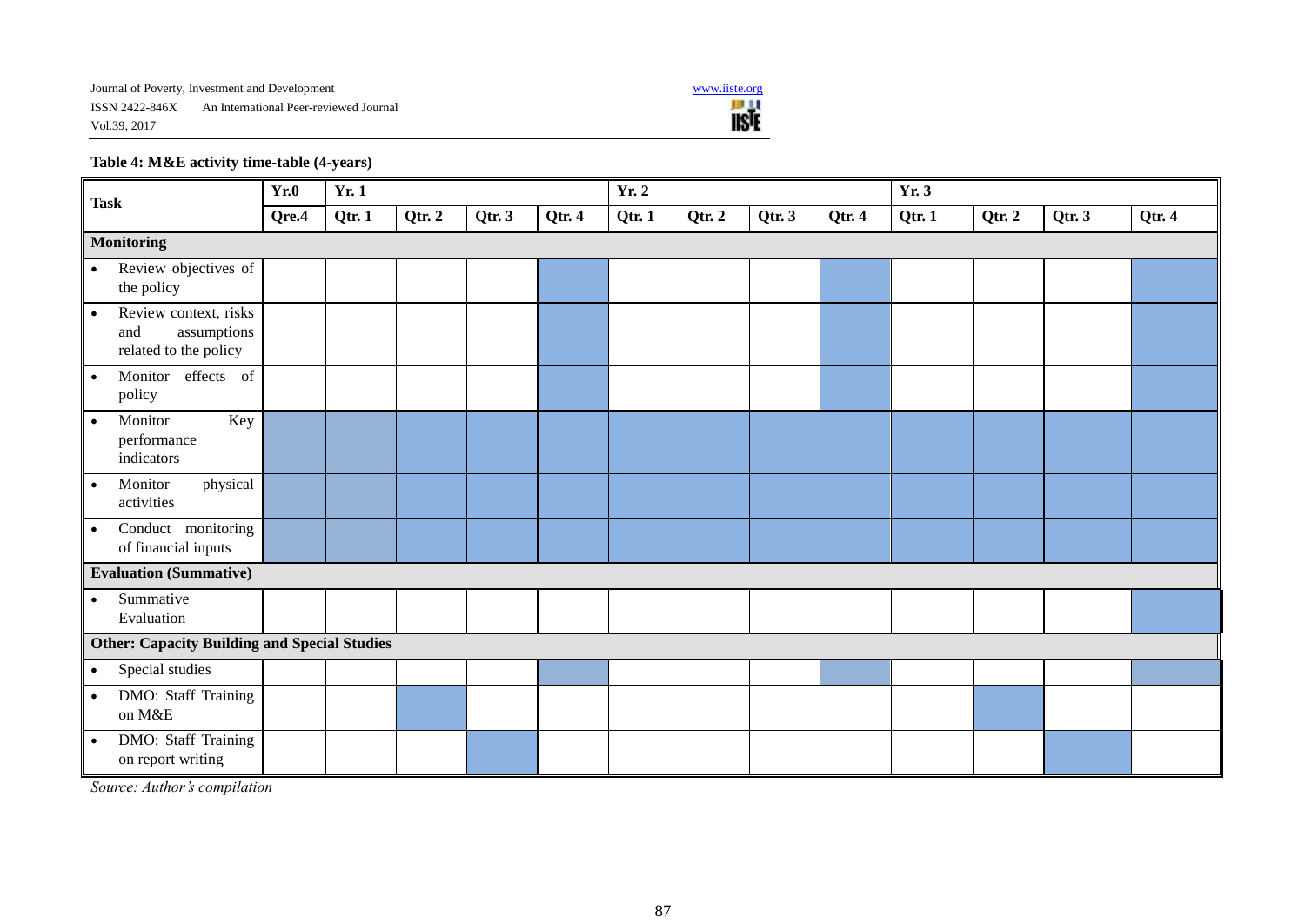

| <b>Evaluation time schedule</b>     |                                                |                                                                                             |      |           |            |            |            |            |
|-------------------------------------|------------------------------------------------|---------------------------------------------------------------------------------------------|------|-----------|------------|------------|------------|------------|
|                                     |                                                | <b>Team Members</b>                                                                         | Week | Week<br>8 | Week<br>17 | Week<br>25 | Week<br>39 | Week<br>48 |
| Finalization of the Evaluation Plan |                                                | Office of the Secretary-General of the DMO                                                  |      |           |            |            |            |            |
|                                     | Questionnaire design                           | Administrative Assistants of the DMO                                                        |      |           |            |            |            |            |
|                                     | Determine/Adjust sample size                   |                                                                                             |      |           |            |            |            |            |
|                                     | Train Data collectors and data entry personnel |                                                                                             |      |           |            |            |            |            |
| Data                                | Pretest questionnaire                          |                                                                                             |      |           |            |            |            |            |
| Collection                          | Revise questionnaire                           |                                                                                             |      |           |            |            |            |            |
|                                     | Conduct the baseline data collection           |                                                                                             |      |           |            |            |            |            |
|                                     | Data analysis and interpretation               |                                                                                             |      |           |            |            |            |            |
| Analysis & Interpretation           |                                                | Staffs of Economics and Statistics department of the<br>DMO and external evaluators/experts |      |           |            |            |            |            |
| Report and Submission to Congress   |                                                | Office of the Secretary-General of the DMO                                                  |      |           |            |            |            |            |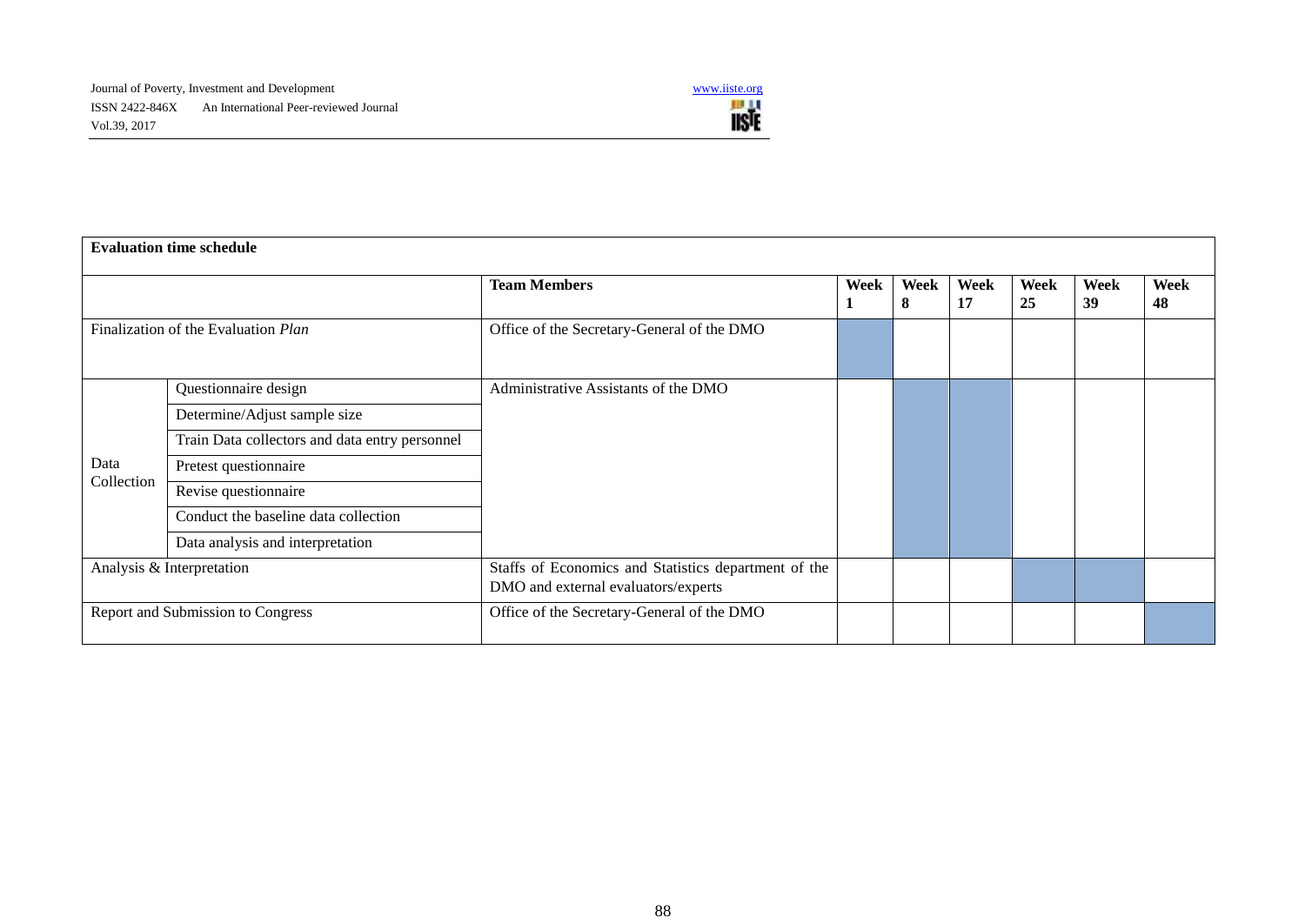# **Table 5: Cost of Evaluation (Suggested Estimates):**

Budget Amount for each component of the Evaluation; 10% of the yearly budget (N500million) of the Debt Management Office (DMO) will be committed to this evaluation study. This will be allocated as follows:

| <b>Component of the Evaluation</b>                                | <b>Item</b>                                                                              | <b>Estimated</b>        |
|-------------------------------------------------------------------|------------------------------------------------------------------------------------------|-------------------------|
|                                                                   |                                                                                          | Cost                    |
| Data collection & management                                      | <b>Survey Instruments</b>                                                                | N60million              |
|                                                                   | Administrative Assistance, Motor Vehicles and fuel<br>for data collection; communication | N <sub>20</sub> million |
| Analysis; Data capturing                                          |                                                                                          | N 50million             |
| External evaluators/experts                                       | <b>Chartered Accountants</b>                                                             | N 150million            |
|                                                                   | Professional Tax Consultants and Practitioners                                           | N60million              |
| Capacity building of staff / DMO<br><b>Staff Training Leaders</b> | Internal Training                                                                        | N65million              |
|                                                                   | <b>External Consultations and Seminars</b>                                               | N55million              |
| Reporting                                                         |                                                                                          | N10million              |

*Source: Author's compilation*

There will be no need to dedicate budget for IT devices and infrastructures, because the monitoring  $\&$  evaluation and special duties Unit (M&E and SD) of the debt management office (DMO), will cover the special assignments of the evaluation, and will be responsible for ensuring compliance with established strategies and benchmarks as approved by the Supervisory Board of the DMO. They will also oversee the DMO's collaboration with all the local and external stakeholders. Also, Information Technology & Information Systems (IT&IS) Unit will provide the DMO with the requisite office automation facilities and information technology superstructure for the delivery of content by client departments and units involved in the evaluation.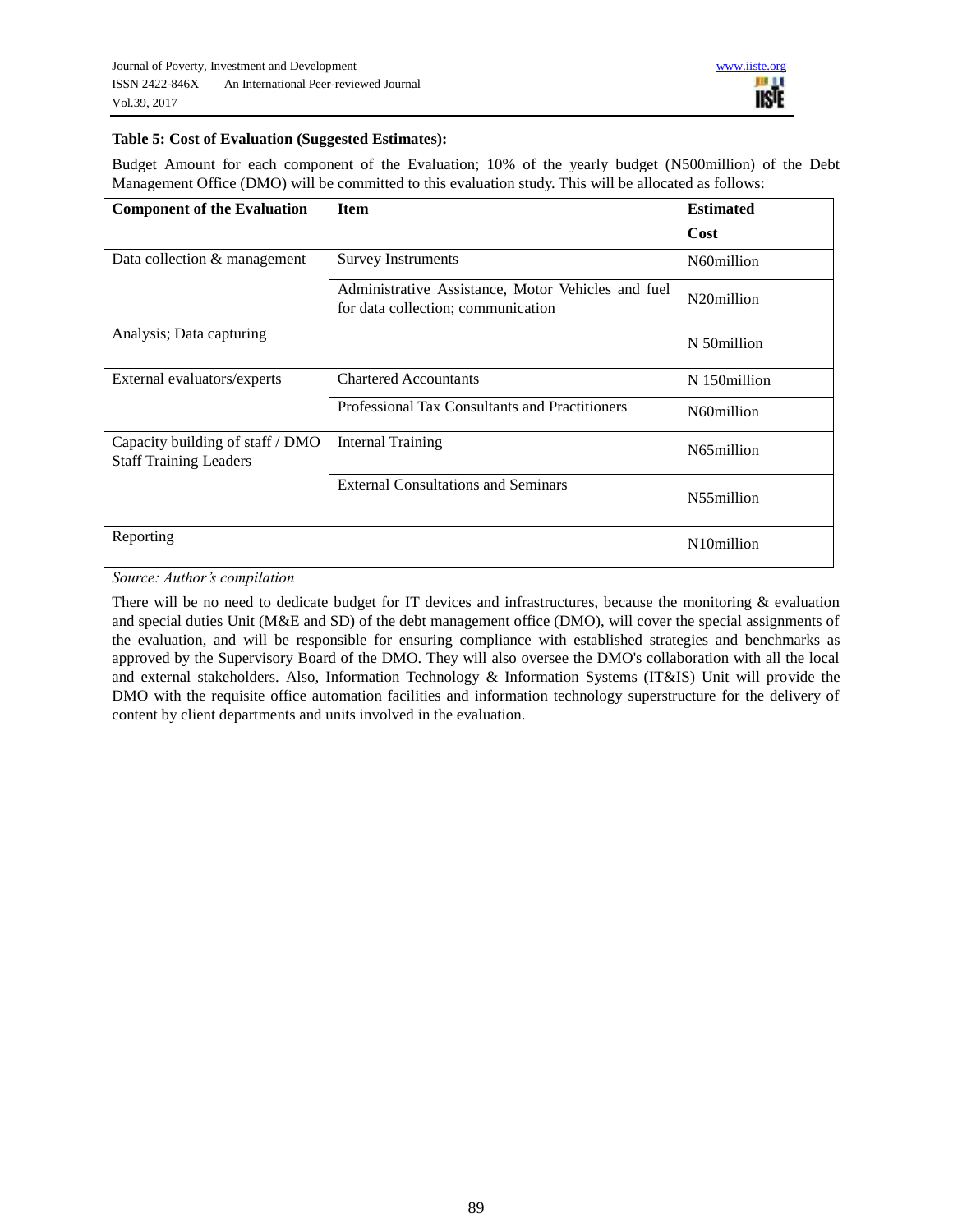

| <b>Members</b>                                             | <b>Qualifications</b>                                                                                                                                     | <b>Roles and Responsibilities</b>                                                                                   |
|------------------------------------------------------------|-----------------------------------------------------------------------------------------------------------------------------------------------------------|---------------------------------------------------------------------------------------------------------------------|
| Secretary-General of the<br>$DMO(1*Internal)$              | Ph. D in Economics, with 15 years' experience in public<br>policy relating to African Economies.                                                          | Reporting to congress                                                                                               |
| Policy specialists (Internal*5)                            | Ph. D degree or at least Master's degree in Economics,<br>with at least 8 years' experience as head of financial<br>department in public sector.          | Management of methodologies<br>and technical procedures                                                             |
| <b>Policy Coordinators</b><br>$(Internal*10)$              | Master's degree in Budgeting and Public Finance, with at<br>least 10 years' experience in monitoring and evaluation of<br>fiscal policy related projects. | Answer queries about the policy<br>and its M & E procedures and<br>liaise directly with<br>external<br>stakeholders |
| Data Management<br>Executives (External<br>Evaluators*100) | Master's in Statistics and Econometrics, with 5 years'<br>experience in data management and evaluation                                                    | In charge of data analysis and<br>review of findings and results                                                    |
| Data Collection Assistants<br>$(External*150)$             | College graduates in statistics or IT, with 2 years'<br>experience in data collection.                                                                    | Administering questionnaires and<br>collecting quantitative data                                                    |

#### **Table 6: Proposed Monitoring & Evaluation Team:**

*Source: Author's compilation*

#### **6. Conclusion**

Based on a technically systematic adoption of the World Bank's framework on monitoring and evaluating public policy across the globe, this study intervenes in the discourse on the structure and forms of central government intervention during fiscal crisis of sub-national governments. It highlights in essence that for a bailout or stimulus package to erode incentives for over-dependence, there is need for the central government to establish accurate and logical monitoring framework. This should be met by timely evaluation plans that confirm the ability of the lower level government to utilize funds effectively and efficiently to avert future crisis, as well as provide a blueprint and providential solutions to adverse future shocks in government's sources of revenue.

#### **Acknowledgement**

The authors acknowledge the professional guidance and consultancy of Professor Sung Joon Paik (Ph.D. Economics Harvard University)

#### **References**

Carol H. Weiss (1998). *Evaluation* (2<sup>nd</sup> edition). Upper Saddle River, NJ.: Prentice Hall.

Debt Management Office, Federal Republic of Nigeria. Available at [https://www.dmo.gov.ng](https://www.dmo.gov.ng/)

Jody Zall Kusek and Ray C. Rist (2004). *Ten Steps to a Results-Based Monitoring and* 

*Evaluation System*. Washington D.C.: The World Bank.

Keith Mackay (2007). *How to Build M&E Systems to Support Better Government*. Washington,

D.C.: The World Bank. [http://www.worldbank.org/ieg/ecd/docs/How\\_to\\_build\\_ME\\_gov.pdf](http://www.worldbank.org/ieg/ecd/docs/How_to_build_ME_gov.pdf)